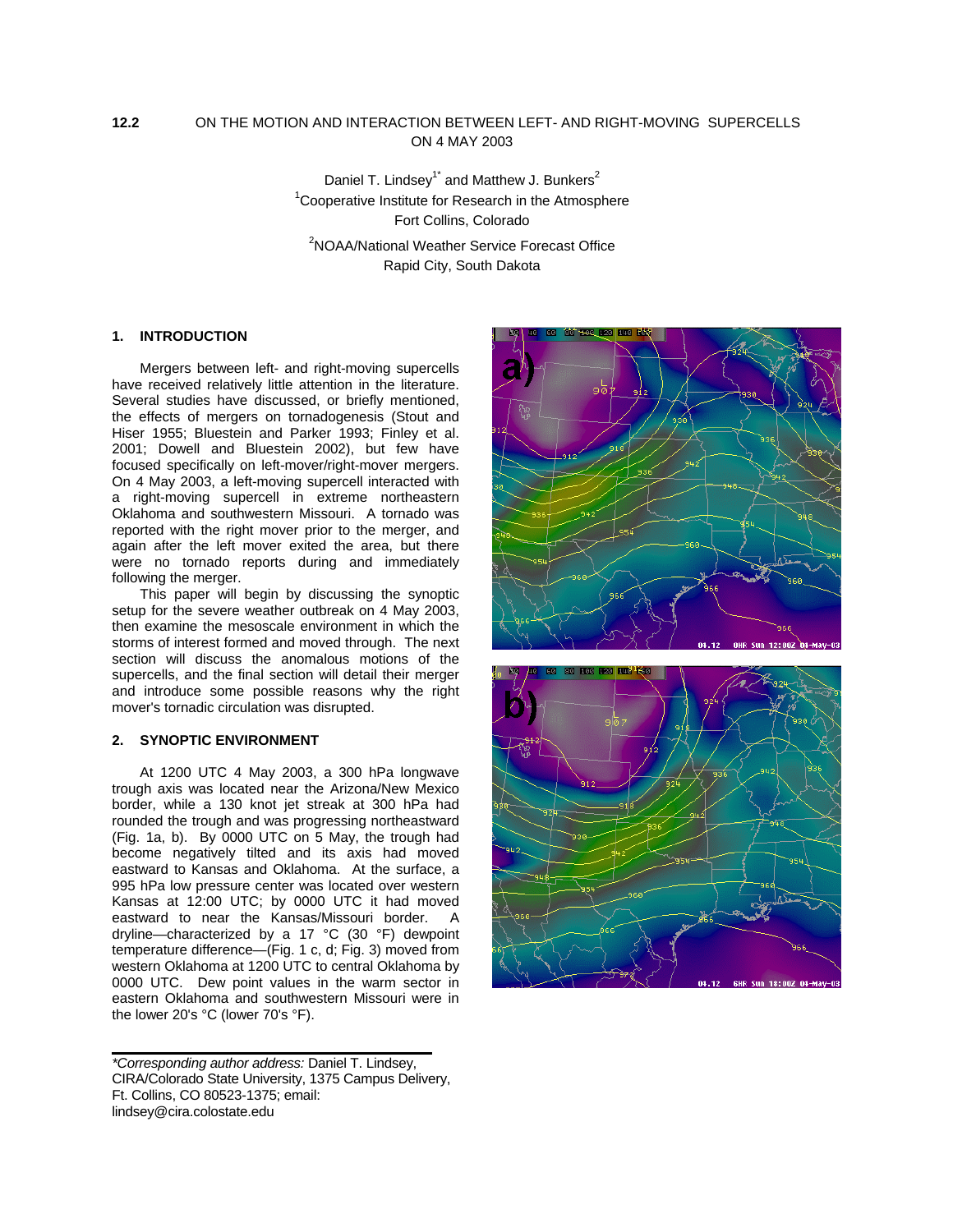

**Figure 1.** a, b) ETA 300 hPa heights (yellow contours) and wind speed (colors). c, d) ETA surface SLP (yellow contours) and dew point (colors) at 12:00 UTC 4 May 2003 for a, c), and 00:00 UTC 5 May 2003 for b, d).

A special sounding at Norman, OK (1800 UTC 4 May 2003, Fig. 2) and the routine sounding at Springfield, MO (0000 UTC 5 May 2003) indicated the MLCAPE was 2346 J kg<sup>-1</sup> and 2143 J kg<sup>-1</sup>, respectively (MLCAPE is herein defined as the CAPE computed by mixing the lowest 1000 m of the environment, then lifting a parcel from this layer). Midlevel dry air capped a warm and moist boundary layer near 800 hPa (Fig. 2); however, convective inhibition was still less than 15-25 J kg-1. This instability, combined with 0−6-km AGL bulk shear of 35 m  $s^{-1}$  (70 kt), suggested the environment was highly conducive to supercells (e.g., Rasmussen and Blanchard 1998). Indeed, thunderstorms developed rapidly along a surface convergence line in northeastern Kansas by 1900 UTC (Fig. 3), many of

which eventually developed supercellular characteristics.





**Figure 2.** Sounding from Norman, Oklahoma at 1800 UTC 4 May 2003 (courtesy of the University of Wyoming).



**Figure 3.** GOES-12 visible satellite image (1902 UTC 4 May 2003) overlaid with surface observations (1900 UTC 4 May 2003).

## **3. SUPERCELL EVOLUTION**

An area of thunderstorms initiated in southeastern Oklahoma on the southern end of a convergence line shortly after 2000 UTC, with storm splitting occurring between 2041 and 2111 UTC per the Weather Surveillance Radar-1988 Doppler (WSR-88D) at Tulsa, Oklahoma; GOES-12 satellite images were also able to depict the split between 2045 and 2145 UTC (Fig. 4).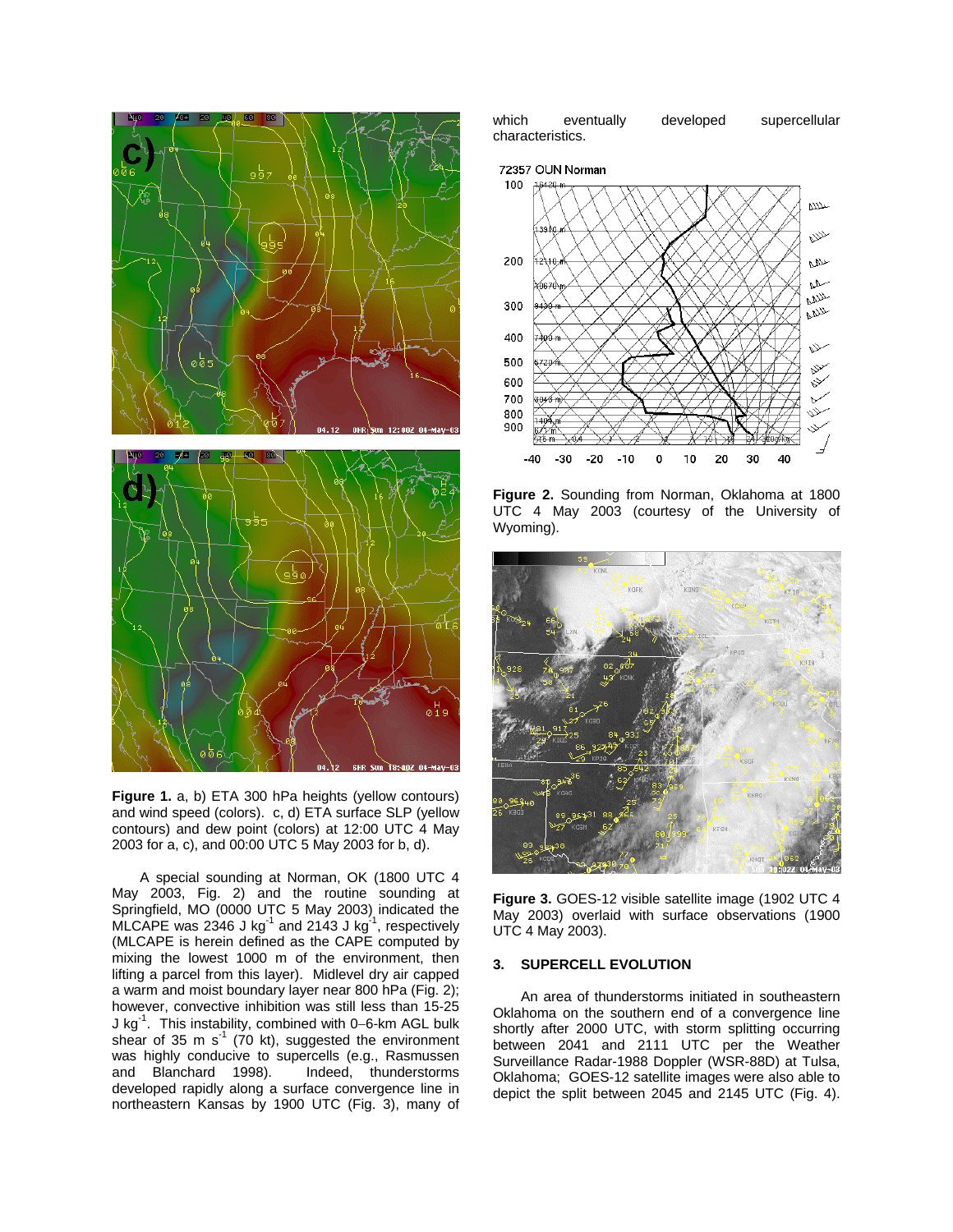The right-moving<sup>[1](#page-2-0)</sup> supercell in southeastern Oklahoma progressed east-northeastward and took on a classic supercellular appearance (as viewed from the KINX radar, not shown), while the left mover tracked rapidly northeastward. A second group of thunderstorms formed along the dryline in northeastern Oklahoma around 2030 UTC, and another right-moving supercell progressed east-northeastward toward the northeastern corner of Oklahoma (Fig. 4a-f). By 2302 UTC, the rapidly moving left-moving supercell was about to collide with the tornadic right-mover in extreme northeastern Oklahoma; this interaction will be discussed in section 4. Using radar data from KINX, the left-moving supercell's motion was 219° at 34 m s<sup>-1</sup> (66 kt) from 2100-2300 UTC, while the motion of rightmoving supercell in extreme northeastern Oklahoma was  $256^{\circ}$  at 21 m s<sup>-1</sup> (40 kt).



**Figure 4.** GOES-12 visible satellite progression at a) 2045 UTC, b) 2115 UTC, c) 2145 UTC, d) 2215 UTC, e) 2245 UTC, and f) 2302 UTC 4 May 2003. 'LM' and 'RM' point toward the left-moving and right-moving storms discussed in the text.

The wind profiler near Haskell, Oklahoma (HKL; see Fig. 7a for location) is situated in an ideal location for obtaining the wind field into which the supercells moved, particularly the left mover. Fig. 5 is the hodograph from HKL at 2100 UTC, about 1 hour before the left mover passed within a few miles of the profiler. To a first-order approximation the hodograph is a straight line from the surface to 3 km, which engenders splitting supercells. Positive values of storm-relative helicity (SRH) for the right mover and negative values of SRH for the left mover are favorable for the maintenance of both storm types (Davies-Jones et al. 2001). However, there are some important, yet subtle, hodograph curvature characteristics in the lowest levels. First, the surface−2-km hodograph curves in a clockwise direction, while the hodograph in the 2−4-km layer exhibits counter-clockwise curvature. This lowlevel clockwise curvature is favorable for tornadogenesis in the right mover, but unfavorable for the left mover since positive streamwise vorticity would enter the left-mover's updraft near the surface (Davies-Jones et al. 2001). Accordingly, the 0−1-km SRH was 157  $\text{m}^2$  s<sup>-2</sup> (-46  $\text{m}^2$  s<sup>-2</sup>) given the observed motion of the tornadic right-moving (nontornadic left-moving) supercell. Thompson et al. (2003) found that similar values of positive 0−1-km SRH are favorable for supercells producing significant tornadoes. Lastly, the counter-clockwise curvature from 2−4-km apparently was not a detrimental factor to the sustenance of rightmoving supercells. However, this "reverse S-shaped" hodograph configuration still demands further investigation because it has not been adequately addressed in modeling studies, and it may be important from a forecasting perspective.

# HKL 2100 UTC 5/4/2003 0-11 km Hodograph



**Figure 5.** Hodograph derived from the Haskell, Oklahoma wind profiler valid at 2100 UTC 4 May 2003. Data are plotted every 500 m AGL, and filled circles are at every 1 km AGL (units are m  $s^{-1}$ ). The observed storm motions are plotted for the left-  $(V_{obs})$  and right-

<span id="page-2-0"></span> $1$  Storm-relative velocity (SRM) data were used to verify the existence of cyclonic (anticyclonic) rotation within the right-moving (left-moving) supercells discussed in the text.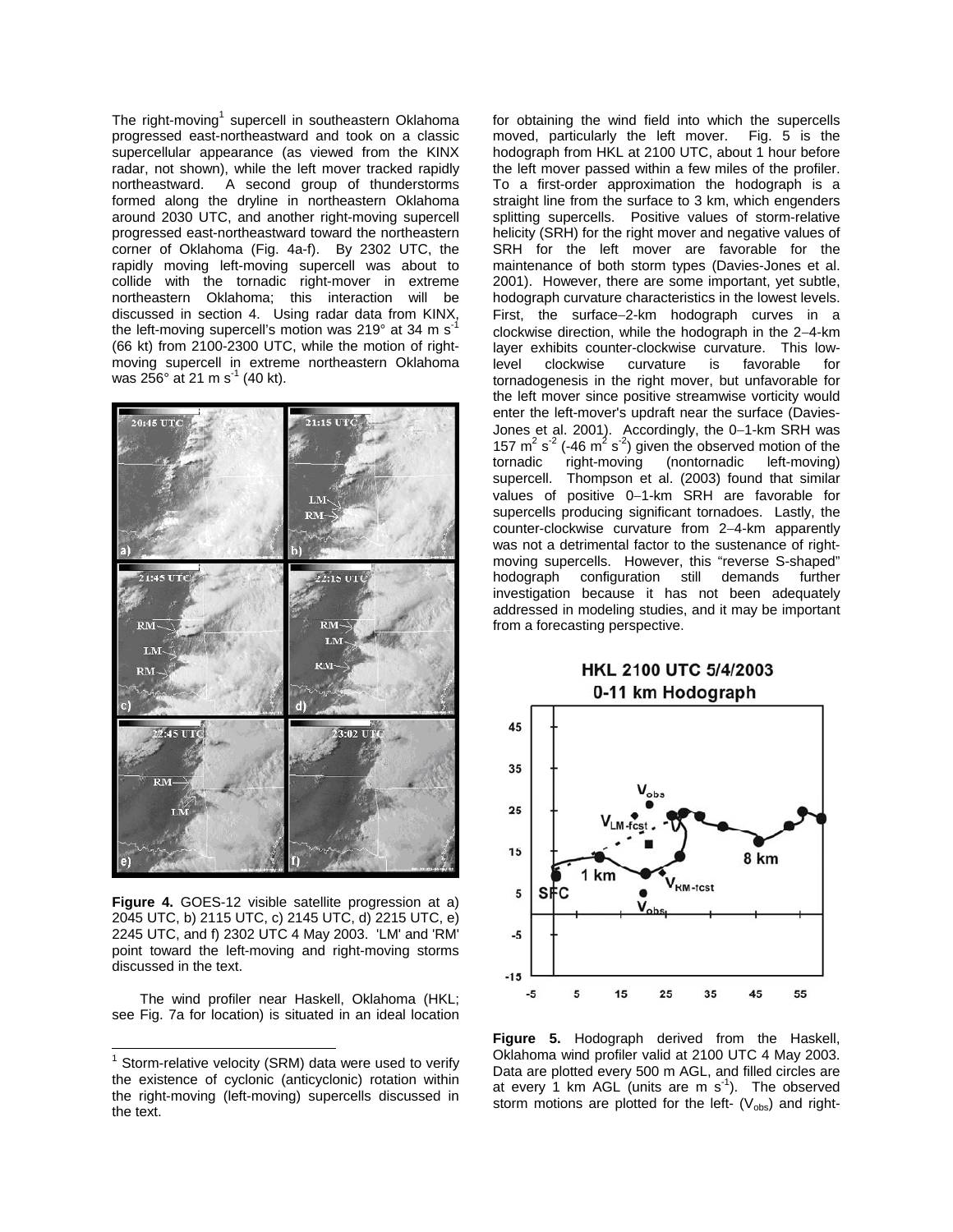moving  $(V_{obs})$  supercells in northeastern Oklahoma; the forecast supercell motions are plotted for the left-  $(V_{LM}$  $_{\text{fest}}$ ) and right-moving (V<sub>RM-fcst</sub>) supercells using the method of Bunkers et al. (2000); the 0−6-km mean wind is indicated with a filled square; and the shear from the boundary layer to 6 km is represented with a dashed line.

# **4. STORM INTERACTION**

Fig. 6 is a 6-panel radar progression from the WSR-88D radar at Springfield, MO (KSGF) showing the left mover's interaction with the right mover in extreme northeastern Oklahoma and southwestern Missouri. An F1 tornado was reported with the right mover in Ottawa County, Oklahoma around 2300 UTC (near the time in Fig. 6a; tornado location denoted by 'T'), prior to the merger. The left mover had completely intersected the forward flank of the right mover by 2317 UTC (Fig. 6c), before weakening as it continued to the northeast (Figs. 6d-f). During and immediately following the merger, there were no tornado reports. Additionally, the right mover's hook-echo appendage became ill-defined as it crossed into Missouri, then regained its identity by 2347 UTC (Fig. 6f). There were no more tornado reports until 2340 UTC, when the storm was producing an F2 tornado in eastern Newton County (Fig 6f; tornado location denoted by 'T'), and eventually an F3 tornado in Lawrence County. This suggests that the left mover may have temporarily disrupted the tornadic circulation of the right mover.

Both Springfield and Tulsa radars were able to estimate the height of the storm's echo top. At 2305 UTC, just before the interaction, the right mover's overshooting top extended to 17-20 km MSL. By 2315 UTC, the top had decreased to 15.5-18 km MSL, and at 2330 UTC, the highest echo was located 13-16 km MSL. After the interaction, the echo top began increasing again; by 2341 UTC, it was located 16.5-19 km MSL, indicating a very strong updraft had again developed. These data suggest that the right mover's updraft weakened during its interaction with the left mover.

Radar data and tornado reports suggest that the right mover's updraft weakened during and shortly after its interaction with the left mover. Our data are insufficient to conclusively provide a reason for the disruption of the right mover, but here are a few possibilities:

#### a) Stabilized Inflow

From 2302-2317 UTC, the left mover was producing precipitation in northern McDonald and southern Newton counties (Fig. 6a-c); this is the precise area from which the right mover's inflow originated as it crossed the state border into Missouri. Oklahoma mesonet data (Fig. 7a, b) show that the temperature and dewpoint dropped by approximately 1-2 °C in the wake of the left mover, which is consistent with the detailed analyses of Charba and Sasaki (1971; their

Fig. 6). The inflow air for the right mover would therefore be slightly more stable than the ambient air, which could slightly weaken the right mover's updraft.



**Figure 6.** 0.5 degree tilt base reflectivity from the KSGF WSR-88D radar valid at a) 2302 UTC, b) 2307 UTC, c) 2317 UTC, d) 2327 UTC, e) 2332 UTC, and f) 2347 UTC**.** Right mover (left mover) designated by RM (LM). Location of observed tornado indicated with 'T' in a) and f).

#### b) Vorticity Balance

Radar SRM data from KINX (not shown) confirm that the left mover had an associated meso-anticyclone, i.e., negative vertical vorticity, on the west side of its northern flank. This portion of the storm intersected the right mover on the east side of its mesocyclone, an area of positive vertical vorticity. It stands to reason that these circulations would "cancel each other out," or at least weaken the right mover's circulation. Radial velocity data were poor from both KINX and KSGF, so this hypothesis cannot be confirmed, but it's a logical explanation for the tornadic behavior of the right mover.

### c) Natural Pulse in Intensity

The possibility that the right mover was undergoing a natural pulse in intensity as the left mover passed by cannot be ignored. Foote and Frank (1983) found that supercell updrafts occasionally experience fluctuations with no obvious external influence.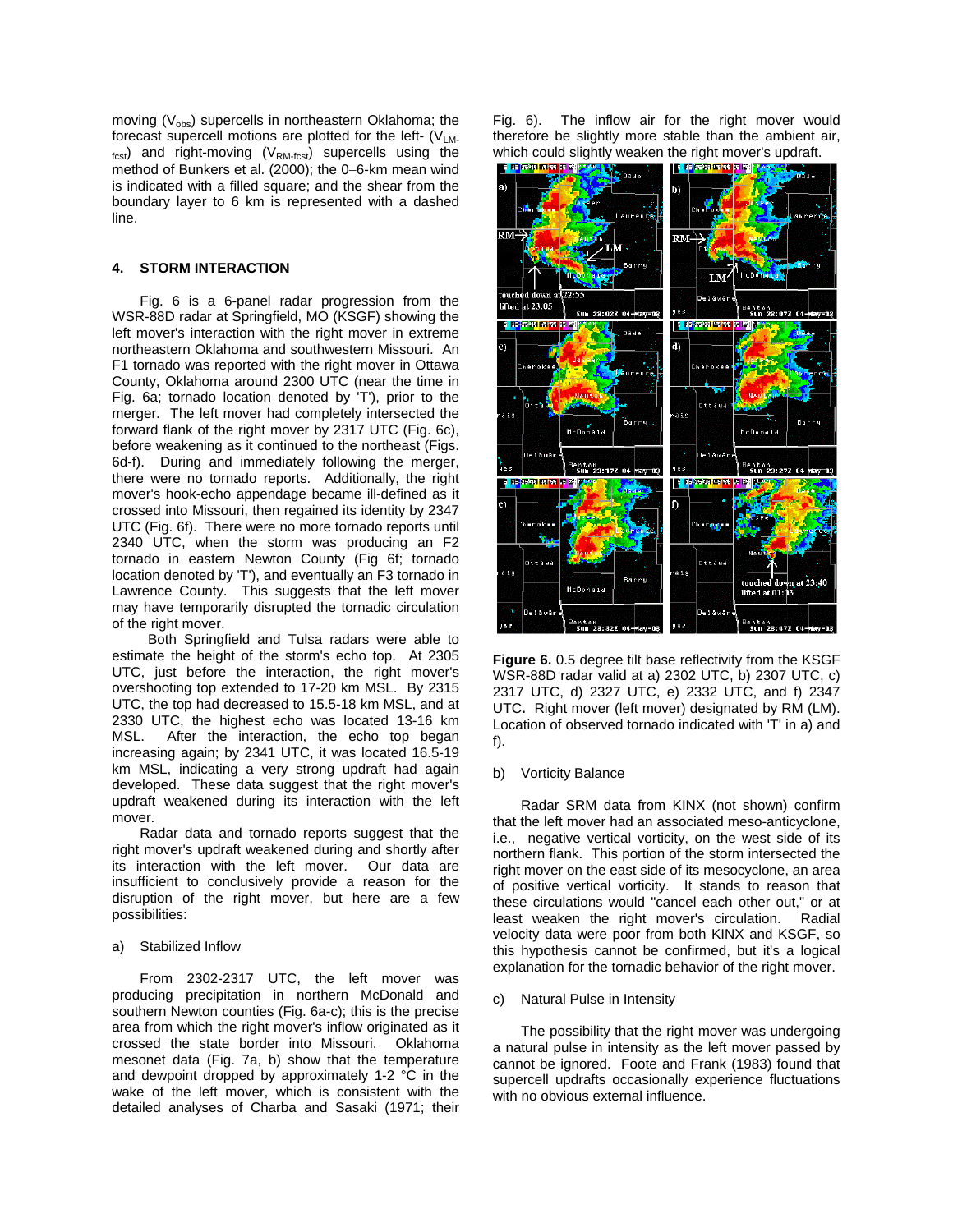

**Figure 7.** Surface station plots from the Oklahoma mesonet at a) 2200 UTC and b) 2300 UTC. Northeast Oklahoma, northwest Arkansas, southeast Kansas, and southwest Missouri are shown. KINX and HKL show the locations of the Tulsa radar and the Haskell wind profiler, respectively. Dark gray contours show the approximate location of the 25 dBZ 0.5 degree tilt radar contour from KINX for the right mover (RM) and left mover (LM) in northeast Oklahoma which interact shortly after 2300 UTC.

There was at least one other left-moving supercell on this day [moving from 217° at 27 m s<sup>-1</sup> (53 kt)], and it also intersected, and merged with, an adjacent rightmoving supercell in southeastern Kansas. In order to put the present case into better perspective, the occurrence of tornadoes centered around this interaction was also investigated. An F1 tornado was initially reported with the right-moving supercell at 2206 UTC, just prior to the merger with the left mover. The tornado persisted until 2225 UTC, at which time both storms had completely merged near the Missouri border. The right mover subsequently become disorganized and ceased producing tornadoes. The storm then reorganized about 30 minutes after the merger, and produced an F2 tornado from 2304 UTC to 2353 UTC in west-central Missouri. Therefore, this case is similar to the one discussed above in that the supercell was tornadic just prior to merger, became disorganized during and immediately following the merger, but then re-intensified to produce additional strong tornadoes. It is unknown if the two left movers played any role in the re-intensification of these tornadic right movers, or if they just temporarily interrupted an otherwise persistent storm. It is worth noting that both tornadic storms produced long-track tornadoes after the merger.

# **5. SUMMARY**

A left-moving supercell in northeastern Oklahoma on 4 May 2003 was analyzed with respect to its motion, and interaction with another tornadic rightmoving supercell. It moved 13 m s<sup>-1</sup> (26 kt) faster than its right-moving counterpart, and produced very large hail, but no tornadoes. Furthermore, as the left mover interacted with a tornadic right-moving supercell, it seemingly disrupted its rotation, suggesting the merger had a disorganizing effect on the right-mover.

Since this study presents a single example, and little additional information is present in the published literature, mergers between right- and left-moving supercells and the resulting effects on tornadogenesis are topics which deserve further study.

# **6. REFERENCES**

Bluestein, H. B., and S. S. Parker, 1993: Modes of isolated, severe convective storm formation along the dryline. *Mon. Wea. Rev.*, **121**, 1354-1372.